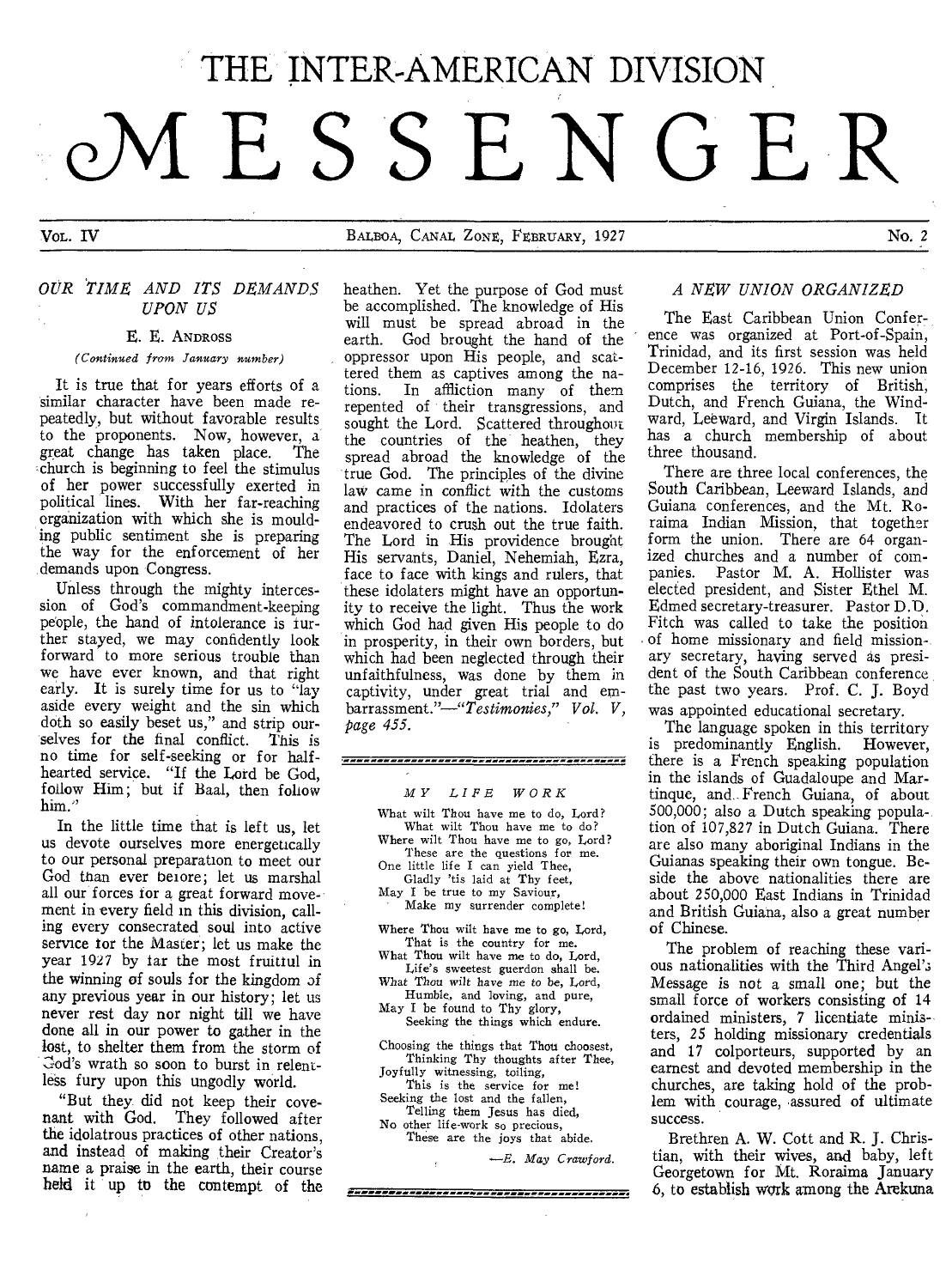or "Davis" Indians. There are also several other tribes in the vicinity. These missionaries expected to be in their fields ere this, but were detained in their preparation to make the long hard trip to the interior. The season also was not favorable. But now they are on their way and the prospect for drier weather is good.

We hope this may mark the beginning of a great work among the Indians of this vast territory, stretching from the Guianas through Venezuela and Colombia. Here are found many millions of these aboriginal people living in a state of absolute heathenism.

The prospect for the new Union Training School to be established in Trinidad is encouraging, and Professor C. J. Boyd is taking hold of the work with enthusiasm. The location for the school has not yet been secured but several prospective sites have been found and these seem favorable.

We solicit the prayers of our people for work in this field of opportunity. E. E. ANDROSS.

—4. + +—

# CARIBBEAN UNION MISSION San Jose, Costa Rica

W. E. Baxter **- -** *Superintendent* A. P. CHRISTIANSEN - - Secy.-Treas. A. P. CHRISTIANSEN - -

# *ATLANTIC COLOMBIA NOTES*

Our mission was favored recently by the visit of Brother J. A. P. Green, Inter-American Division Field Missionary Secretary. We are truly grateful for the help he rendered our colporteurs, and we believe the results of his visit will be seen in the faithful work of our colporteurs. While waiting for his boat in Puerto Colombia, Brother Green took ten subscriptions for, *El Centinela.* 

Brother Carl G. Christiansen left Barranquilla for Medellin, taking with him one hundred *Centinelas* to sell on the way. He disposed of all of these and had territory left for another hundred. He sold fifty in one little town. Brother Christiansen had been using Spanish only a few days so it is evident that, a large vocabulary is not necessary to sell *El Centinela.* 

Brother Redondo and 'a company of young people had a narrow escape from death recently when the auto, in which they were returning from holding a meeting, slid into a ditch about fifteen feet deep. He came out with a bruised foot which kept him in bed for a. few days; but the others were uninjured. The people who saw the accident said they believed the Lord worked a mir-

acle; otherwise all would have been seriously hurt, if not killed. Truly, the Lord does care for His faithful children.

Brother Moises Valdes is having splendid success with "Nuevo Medico" in Santa Marta. Even the bishop is among the subscribers.

We were glad for the short visit with Sister E. E. Andross who came to the office while her boat was in port. She was on her way to Venezuela to attend the general meeting at Caracas.

Our office address is, Carrera Rosario, esquina Calle Bogotá, Barrio Boston, Barranquilla. An autobus marked "Prado" will come within a block or two of our house. We trust that those who have opportunity, when stopping at Puerto Colombia, will make us a call.

# E. W. THURBER.

## *+ +\_*

# *ON THE ISLAND OF CURACAO*

Undoubtedly the most promising plan for the permanent establishment of our work on this island would be that of opening a good school. I am convinced that it would be well patronized from the start.

The educational regulations for a sectarian school are not rigorous. Examination for qualification can be had at any time and in any of the languages spoken here. A large building is at our disposition without charges, and as the school enrolls a certain number of pupils, the government will pay the salary of the teacher or teachers. I almost tremble as I think of the possibility of losing the offer now before us if we do nothing about it. Business men not only suggest this plan to establish our work, but also urge that we have a school.

Our evangelistic efforts as well would then be greatly strengthened, because they could be closely linked with the educational work. One brief experience illustrates the eagerness of many here to hear the gospel story:

An elderly woman who recently died was so anxious to attend the weekly public lecture, that, being scarcely able to walk, she left her home one hour and a quarter before the time of meeting to walk a distance that takes an ordinary person from eight to ten minutes to go, thus spending two and one-half hours each time in walking, for the privilege of hearing the sermons on Bible themes.

C. E. KNIGHT.

 $\sim$   $\sim$ 

## +

 $+$   $+$   $+$   $-$ <br>"Sympathy is the key that fits the lock of any heart."

# *THE COLON CHURCH*

On December 11 when Elder L. L. Hutchinson renewed the invitation at the Sabbath service in the Colon church for those desiring to join the baptismal class with a view to uniting with the church, eight came forward and added their names to the list. The eighth name signed brought the number on the list to one hundred, this representing the number who have during recent weeks expressed themselves in favor of joining wholeheartedly with this movement. On New Year's night the third baptism was held, bringing the number baptized to approximately sixty-five.

The interest thus manifested has been a great source of encouragement to the church as a whole, and has brought in a spirit of consecration and work that has been very manifest. To the pastor, Elder Hutchinson, it seems a very direct answer to prayer as when he came here about four months ago he began definitely to pray for the addition of one hundred souls before the end of the year. The church members have united in prayer and work to this end. With the increase in membership, there has also been an advance in offerings and in the payment of church debt, as well as some alterations in the church building to enlarge its seating capacity.

## -\*\*\*

# *TENT EFFORT IN GATUN*

We found the words in Romans 5: 20 equally true here on the Canal Zone as' elsewhere. "Where sin abounded, grace did much more abound." When we pitched the tent' Satan tried to dishearten us by the existing conditions, in the town of Gatun. But the Lord stood by us and as a result of the series of meetings we are happy to report a live little company now organized into a regular Sabbath school and meeting in Sabbath services.

Seven of our company were baptized in October and others are in the baptismal class preparing for the sacred rite.

At the close of our tent effort the company pledged the amount of one hundred dollars towards providing a place of worship. At the present time we are able to report three hundred dollars, two hundred of which is cash.

This little company also took an active part in the 1926 Harvest Ingathering campaign and brought in over one hundred dollars. They are always ready to cooperate in every line of work.

G. H. NEMHARD.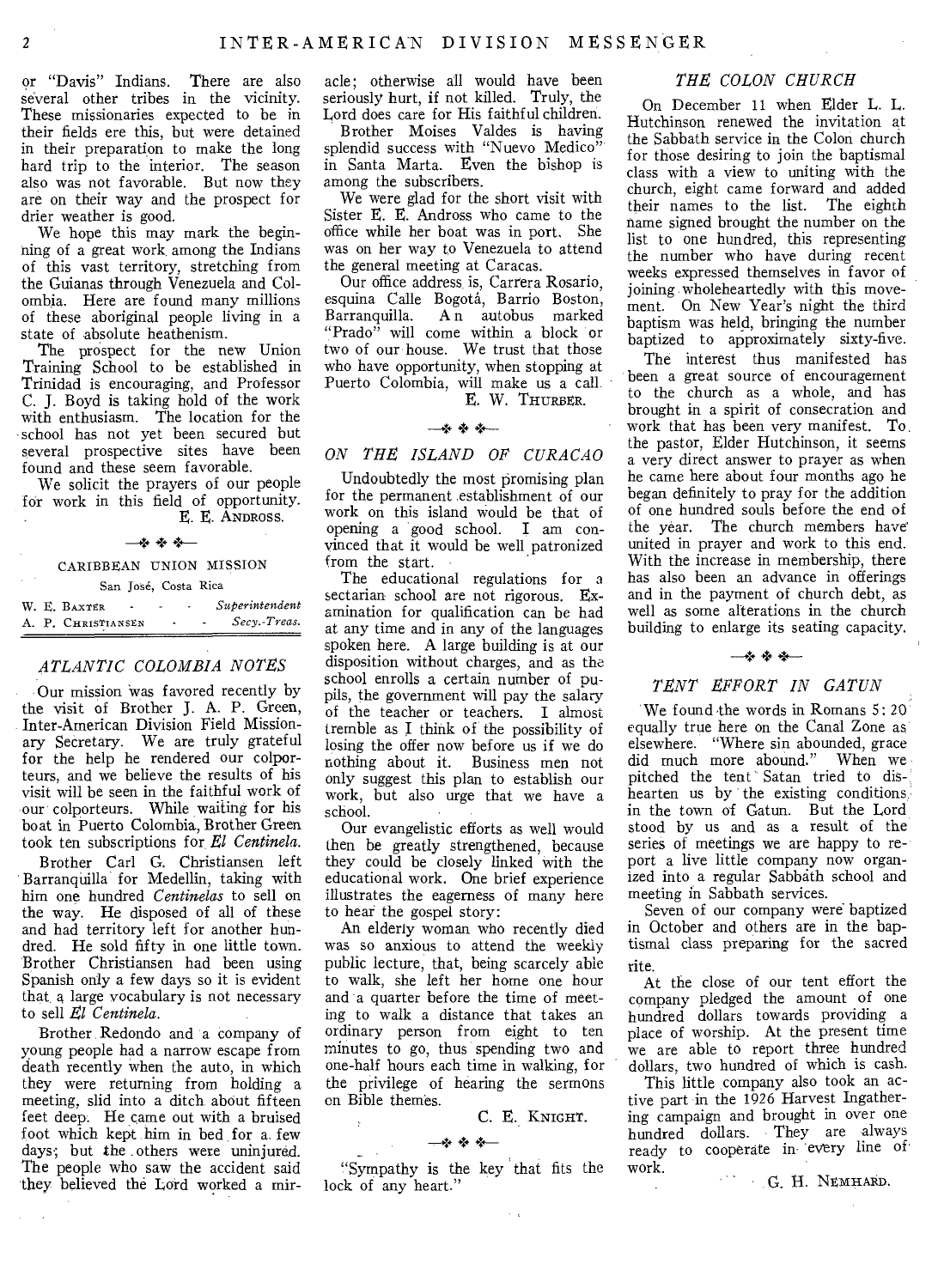## EAST CARIBBEAN UNION MISSION

Box 66, Port of Spain, Trinidad M. A. HOLLISTER - - - *Superintendent* 

## *SOUTH CARIBBEAN CONFER-ENCE SESSION*

The fifteenth session of the South Caribbean Conference convened in the church at Port-of-Spain, Trinidad, December 16, 1926. There were 126 delegates in attendance, representing fifty churches and companies in the conference. The territory of the conference now includes the islands of Trinidad, Barbados, Tobago, Grenada, the Grenadines, and Saint Lucia. Under the blessing of God the work is making very encouraging progress throughout the field.

The report of Pastor D. D. Fitch, the president, revealed a net increase of 122 members during the biennial period, bringing the present membership to 1,844. One new church was raised up in Grenada, with a membership of 43. This was admitted into the conference. The total baptisms for the term of the report was 436.

The treasurer's report showed a steady gain in nearly all the lines represented by the report. The tithe income has grown from \$5,332.70 in 1918 to \$11,689.58 in 1926, and made an increase over the preceding biennial period of \$3,729.37. The total increase of tithes and offerings over the preceding period reached a fine total of \$7,901.45. The treasurer's report was illustrated by an array of finely executed graphs and charts.

The report of Sister Mary Fitch, secretary of the Sabbath School Department, showed that there are in the conference 51 schools, with a combined membership of 2,413. Twelve schools reached or passed the missions goal of seven and one-half cents per member, and one church achieved the total of thirty-two cents per member. There has been a very marked increase in the total of offerings to missions througn the Sabbath school, and there is a lively interest in all the other Sabbath school goals.

Sister Fitch also serves the conference as Missionary Volunteer secretary, and the report of that department for the biennial term revealed most encouraging progress. There is a veritable army of young people in the conference, and they are earnest Missionary Volunteer workers. Two seniors have reached the zenith of achievement in Standard of Attainment endeavor, having qualified for the sixth seal of attainment. Others are nearing this mark. There are 25 senior societies and 23 junior societies, with a total membership of 786.

Unavoidable changes in the leadership of the Publishing and Home Missionary departments has seriously hindered the work in these important lines of soul-winning effort, but good progress was revealed by both reports. The church members are earnest workers and their missionary endeavor has been fruitful in winning many souls. In many places interests have been awakened that will be followed up. A large volume of work was reported under the various lines of missionary activity, and the Harvest Ingathering returns far exceeded any previous campaign. For 1924-1925 the total was \$2,908.28; for 1925-1926 it was \$4,389.87.

Through the earnest work of the president and the loyal cooperation of the churches the conference debt has been almost wiped out having been reduced from \$3,362.24 to less than \$965.00. This good response on the part of churches and individuals has enabled the Book and Bible House to pay all its obligations. A company of faithful colporteurs, under the leadership of Brother M. E. Lowry, are going from island to island and from house to house with our truth-filled literature.

The business of the conference was cared for with manifest interest on the part of all the delegates, and the various recommendations received careful consideration. Pastor D. D. Fitch was called to connect with the new East Caribbean Union Conference to serve as Field Missionary and Home Missionary secretary and Pastor C. E. Andross was elected to the presidency of the conference. There were no other changes in the office personnel, and only slight changes in the executive committee.

The spiritual work of the conference was shared by Pastors E. E. Andross, C. E. Wood, M. A. Hollister, H. J. Edmed, and the writer. All the meetings were marked by an earnest seeking of God for a deeper experience, and the laity and workers did not seek in vain. The Sabbath services were seasons of spiritual revival. Many took a stand for God and the truth for the first time; backsliders were reclaimed, and all united in a complete surrender for the finishing of the work in heart and life and in all the world. Nearly \$200.00 was given in Sabbath school offerings on the two Sabbaths. Delegates and workers returned to their places determined to make 1927 the best year in the history of the South Caribbean Conference. J. A. STEvENs.

# *ST. KITTS, LEEWARD ISLANDS*

.3

My trip to this new field has been a new experience for me and I enjoyed it very much. As I stopped at the many different ports at which the boat called, I had the opportunity of talking to several of our church congregations on the value of Christian education and relating some of my experience in goig through school even though I had none of this world's goods.

At the present time this subject is of great importance to our young people in this field. Our prospective training school in Trinidad is the center of attraction to our young people just now. They have long waited for a school and we trust their hopes will be realized soon. Professor C. J. Boyd is just as eager to commence this new school as be was to establish the West Caribbean Training School, of which he was the former principal.

Brethren and sisters, let us not forget to pray that the Lord will impress the hearts of our young people in this field to take advantage of this wonderful opportunity to prepare themselves for a place in the Master's vineyard. Surely the time has come when the Lord will use the youth to help finish the work in this division. Let us all remember at the throne of grace the young people in this field as we labor for their soul's salvation, and as they attend for the first time one of our schools. Let this be the burden of all our people in the Inter-American Division.

WILTON R. ARCHBOLD.

## + *+—*

# *FRUITS OF TRUE CONVERSION*

Many people complain of the futility of their endeavor to get their converts to abandon old habits, but a gentleman who has lived many years in the West Indies said he had never found this true of Seventh-day Adventist converts. In fact, he continued by saying that the missionaries of that denomination had succeeded wonderfully with some persons who formerly had been noted for their wickedness but who after accepting the Seventh-day Adventist faith had become honest and true in their lives and habits.

Our friends who have always lived under Christian influences little realize the personal suffering endured by one of this people in separating himself from the religion of his fathers, his caste, and his family in order to accept the Christian faith. And this is particularly true when he becomes a Seventh-day Adventist. For one to observe the Sabbath usually means that he is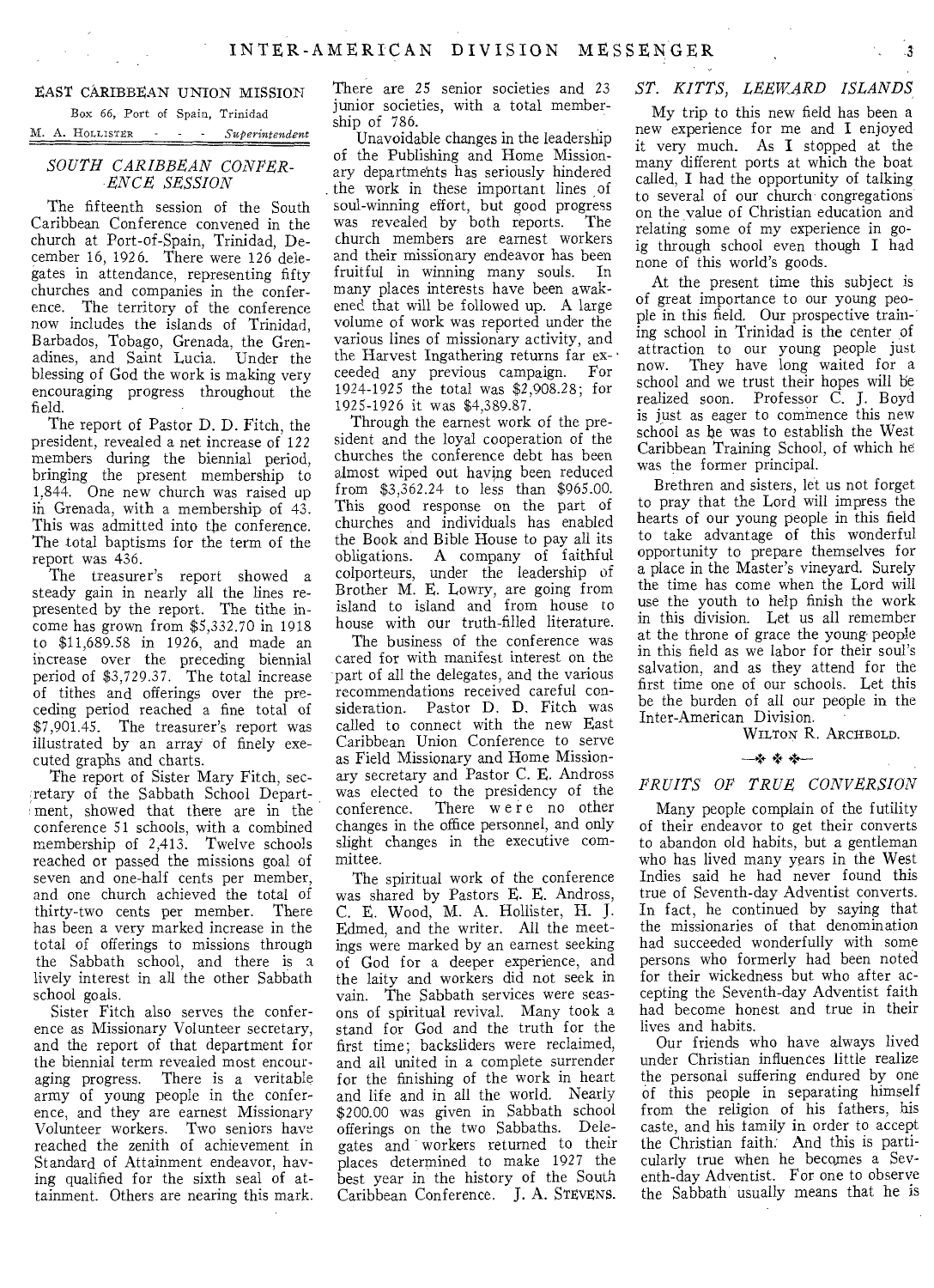ostracized by all former associates and becomes an outcast. Nevertheless, many are accepting Christ every year.

The abject poverty of certain classes in the West Indies is the worst I have ever seen. Seeing these things brings to my heart a great longing to assist. But the thought of the impossibility of more than touching the problem is well nigh over-whelming. Yet with hearts full of courage we press on as we see the effects of the gospel upon these people who out of their poverty manifest a marvelous willingness to give liberally so that others may receive a knowledge of the same gospel light which shines in their hearts. We need more men and means for hastening on this great work.

M. A. HOLLISTER. *Port-of-Spain, Trinidad.* 

## *+ +—*

## *PROGRESS IN MONTSERRAT*

All who had part in the erection of our new church building,—and they included men, women, and children, are rejoicing together today because they have a place of worship so nearly completed that it may be used for the regular services of the church. The building is 40 x 26 and is situated on a beautiful site near the public highway.

During the past year we have held cur meetings in the home of one of our brethren; but the attendance increased so' rapidly that we were obliged to erect a booth in front of the house, and also one in the rear in which to hold the Sabbath school. This structure at the rear of the house was destroyed by the terrific gale of last August, and we feared to replace it because the government had hoisted flags and discharged cannons as warnings of the coming hurricane.

Our hearts are filled with gratitude that our island suffered no serious damage from the storm, with the exception of the partial loss of the fruit crop and the destruction of a few old houses in the southern part of the island.

One Sabbath in September we baptized eleven candidates. The people who assembled to witness this ceremony constituted the largest gathering we have ever had on a similar occasion. Many of these people attended the service which followed the baptism, and the seating capacity of the building was taxed to its limit. Although the seats for the new building were not ready, we announced the services for the following Sabbath,

We are expecting great things from God and are determined to attempt

great things for Him in the finishing of the work in this part of His vineyard. J. A. REID.

*Plymouth, Montserrat.* 

# —4 + 4—

# MEXICAN UNION MISSION

Calle de Jalapa 210, Mexico, D. F., Mexico

|              | D. A. PARSONS |        | ۰ |  |  | - Superintendent |
|--------------|---------------|--------|---|--|--|------------------|
| J. G. PETTEY |               | $\sim$ |   |  |  | - Secy.-Treas.   |

# *GOD'S PROVIDENCE*

The outlook was not at all promising when we knelt as a band of workers of the Sonora mission and laid our case before God. But still the pillar of cloud, advances.

In  $a$  trip among the Indians some time ago,  $\tilde{I}$  found a ready response to medical missionary work. While I was holding services in a certain village a young man accepted the truth and desires to attend one of our schools. The Lord is waiting to do a work for these sons of the forest.

The fields are white, waiting for the harvest. But up to the present time we have had to cut down our budget and these needy fields have had to wait. May God help us to give and go until every nation has heard this message. In volume VI, page 446, we read: "Unless your hearts are touched in view of the situation in foreign fields, the last message of mercy to the world will' be restricted, and the work which God desires to have done will be left unaccomplished."

C. E. Moori.

## —+ + 4--

## *" IN DANGERS OFT "*

We are all of splendid courage, though political conditions in Mexico are growing more serious. In our visit through our union, Mrs. Parsons and I had some varied experiences. In one place bandits tore up the railroad for one hundred yards. A train wreck, in which several were killed, was the result. One night our train was delayed for many hours and we had to curl up on the ground while we waited for it at a lonely little station.

But the good part of it all is that the Lord greatly blessed us wherever we traveled. I cannot write of conditions in the field further than to say that traveling is extremely dangerous.

During 1926, in Mexico alone, we have raised up and fully organized eighteen new churches. More than three hundred were baptized. Brother Pohle, in the Central Mexico mission, had only eight attending his meetings and keeping the Sabbath when he went to Guadalajara; now there are about forty. Very recently we received word from one town in his field where the municipal president and all of his officers are keeping the Sabbath. All the stores have been ordered closed on the Sabbath. We have learned also of a company of about forty persons who have started to keep the Sabbath through reading one of our books.

One of our ministers has set his goal for one hundred converts during 1927. Brother E. E. Pohle expected to have won one hundred members by the end of 1926, and at the time of my visit to his field it looked as ,though he was going to reach his goal.

D. A. PARSONS.

# —4.Z. *4—*

# *PROGRESS IN TEHUANTEPEC*

Despite our shortage of workers, and local anti-religious laws, we have baptized 148 new converts, organized 14 new churches, increased our Sabbth school membership from 356 to 800. This has largely been accomplished through home missionary work, at least sixty per cent, in one year. Surely God's blessing has attended the faithful efforts of our laity' and colporteurs as they have cooperated with our pastors in giving the Third Angel's Message in this part of Mexico.

In company with Elder and Sister Parsons and Brother Barrett, I have just completed a three weeks' visit among our churches and companies. We held a short Sabbath school and Missionary Volunteer convention in almost every place we visited. The burden of the Sabbath school programs was to stimulate daily lesson study, better offerings, proper preparation for the Sabbath school every day of the week, an ideal Sabbath school with one hundred per cent punctual attendance, the use of the *Auxiliar,* etc.

In the Missionary Volunteer program we stressed one hundred per cent attendance, successful soul-winning methods, each individual a soul-winner, morning watch, reading course, *El Monitor,* etc.

Each church and company expressed their appreciation of our visit and the instruction given, and promised to 'put all into practice. We hope and pray that God will abundantly water and prosper through His Holy Spirit the efforts put, forth so that 1927 will bring our Sabbath schools and Missionary societies much nearer to the ideals than ever before.

*J.* B. NELSON.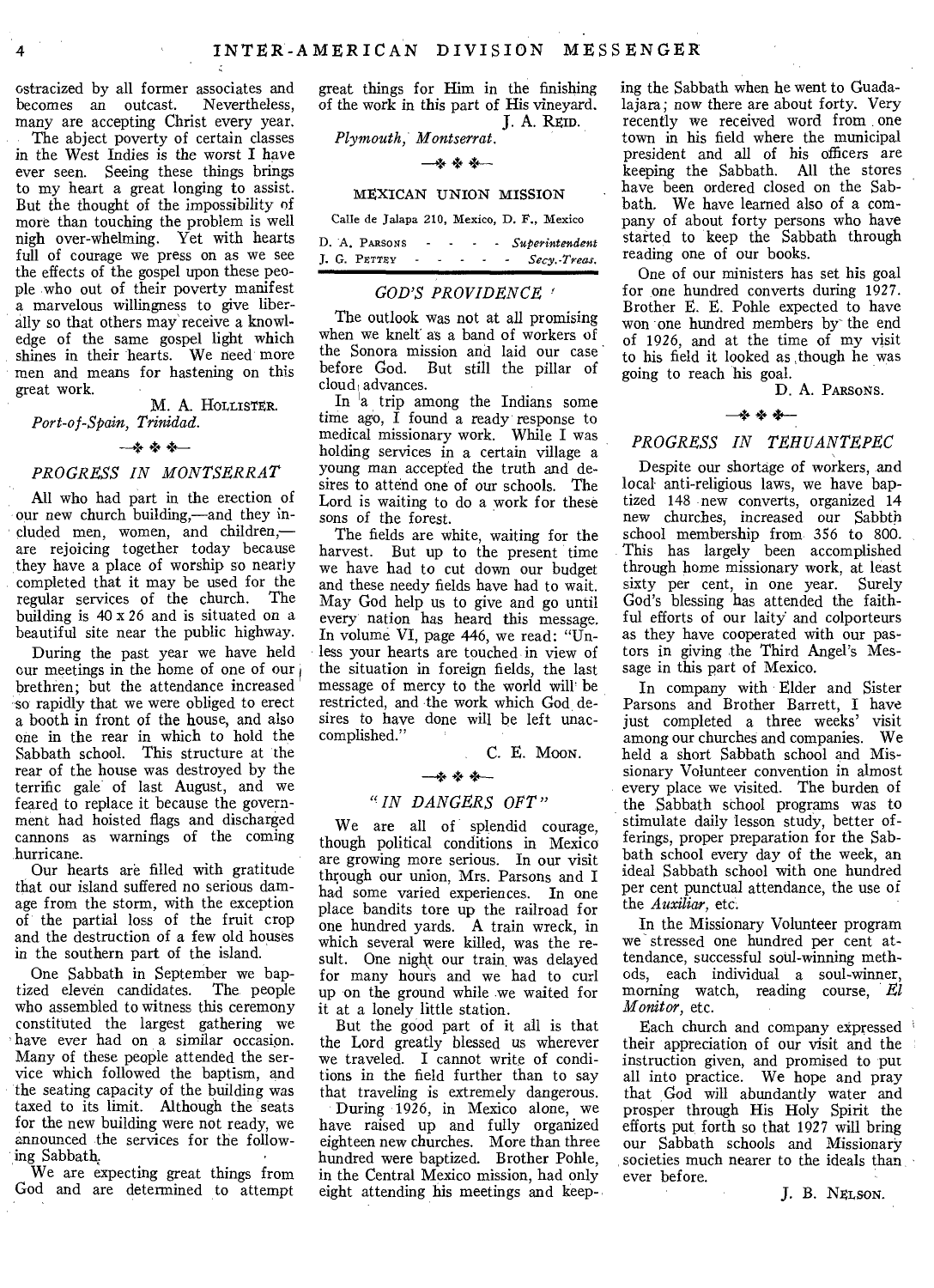EGENERENERERENERENER N T E R - A M E<br>
EN HOME Missionary Department Einless Home Missionary Department Einless This

# *RALLY WITHOUT DELAY*

"God's people are called upon to rally without delay under the bloodstained banner of Christ Jesus. Unceasingly they are to continue their warfare against the enemy, pressing the battle to the gates. And every one who is added to the ranks by conversion is to be assigned his post of duty."— *"Testimonies for the Church," Vol. VII, page 19.* 

It is time for God's people to make a supreme effort to save those who are rushing forward toward destruction. We need to realize that we are daily meeting men and women who will soon be forever past help. We need a deeper love for souls—a love that will prompt us to sacrifice time, means, and comfort to carry the message of salvation to perishing souls.

The year 1927 brings us one year nearer to that solemn time when the last missionary visit will be made. It presents wonderful possibilities for service; for the Holy Spirit has prepared a multitude of hearts to receive the message. There are some significant statements in the, testimony quoted at the beginning of this article. "God's people are called upon to rally *without delay.*" There is no time to lose. Soon it will be too late. The sight of people wandering up and down this earth seeking the Word of the Lord and knowing that they will not find it, will cause us anguish of soul if we have not during the hours of probation done what we could to win them.

Then there is another statement of the testimony: "Unceasingly they are to continue their warfare against the enemy." When an army wavers, the enemy is sure to take an advantage. We cannot afford to say, I did considerable soul-winning work last month, I will cease my efforts this month. The enemy will surely sow tares where you planted the wheat, and your effort will be thwarted. "Unceasingly" we are to continue to work for .the Master. We are to "press the battle to the gates." Our warfare is not to be defensive, but agressive.

The last statement of the testimony is worthy of consideration: "Every one who is added to the rank by conversion is to be assigned his post of duty." Our membership is continually increasing as new recruits are joining the army of Prince Immanuel. It is the duty of

the officers of the church to see that every one is assigned his post of duty. This statement clearly intimates that the Lord is counting upon every one for service. When "the men and women comprising our church membership rally to the work," we may expect God's work in this earth to finish quickly. The enlistment trumpet is sounding. Let every church member answer the rally-<br>ing call. C. E. Woop. C. E. Woon.

## —04,- +: *—*

# *A SABBATH AFTERNOON CALL*

You may be interested to know how Brother Rowe, the brother to whom I referred in the article last month, learned of the truth since he lives so far away from any of our people. It was in this way: About five years ago while living in his home at Nombre de Dios, Panama, he was taken ill. He learned of the Colon hospital and went there for medical aid, leaving his wife and little girl at home. While he was at the hospital usual care was given him, but he felt no improvement. He began to feel that there was no hope for him but that he must die.

It was then, on a Sabbath afternoon, that three of our brethren from the Colon church were impressed to take some tracts on the Sabbath truth with them to the hospital. They visited Brother Rowe giving him hope and courage and left the tracts with him. Soon he began to improve and returned home where he and his wife studied the Bible eagerly and decided that the seventh day is the Sabbath. They kept their first Sabbath together in their own home. From that day they have been striving to win others to Christ until now they have eight others keeping the Sabbath with them. A. V. LARSON.

*—+ + +—* 

# *NEWS ITEMS*

Seven leaders of the lay-member forces in the South Caribbean conference have set 520 as their 1927 goal of souls to be won. If they accomplish their objective, and our other conference and missions do proportionately as well, we will have the greatest increase in membership in the history of our work in this field.

Elder D. D. Fitch, who has been the president of the South Caribbean conference during the past two years, has been appointed Home Missionary secretary for the East Caribbean union. We welcome Brother Fitch as he joins the Home Missionary forces of the Inter-American Division.

A Home Missionary convention was held in Port-of-Spain during the week preceding the conference session, December 16 to 26. We are hoping that the inspiration which the workers received during this meeting, and during the conference session, when they had the privilege of listening to the instruction of Elder J. Adam Stevens, the General Conference Home Missionary secretary, may impel them to go forth in service as never before.

In a letter from Brother G. D. Raff written in December, he states: "Our Big Week campaign has just passed here in Cuba. I am expecting good results from the sale of the little books. We sent to each church and company enough books so that each member would have three books to sell during the Big Week. The companies were visited and encouraged to arise and take part in the sale of these books.

In a letter sent by air mail from Brother Nickle of Colombia, he reports \$800.32 Harvest Ingathering having been received in his field up to December 19. They hope to double this next year.

| year. |  |  | per 19. They hope to double this next                                                                                                                  |  |  |  |
|-------|--|--|--------------------------------------------------------------------------------------------------------------------------------------------------------|--|--|--|
|       |  |  | <b>NEBERTERE EN BEREINEREN ER EN BESTERE</b><br>E Missionary Volunteer Department<br>E Missionary Volunteer Department<br>E EEREREEREREEREREEREREERERE |  |  |  |
|       |  |  |                                                                                                                                                        |  |  |  |

# *USE OF MORNING WATCH CALENDAR*

Missionary Volunteers, and others, how are you using your Morning Watch calendar? Are you using it? Of course you surely have one. Or is it simply reposing in your Bible,—in your way when you are looking up the texts in the Sabbath services and when studying the Sabbath school lesson? I trust this is not true of any Missionary Vol-unteer in Inter-America, but hope rather that you are being daily benefited by committing to memory the precious texts and meditating upon them.

# A text a day

Keeps doubt away.

Some of you have sold Morning Watch calendars. Have you any left? If so, here is a suggestion for you:

Thousands of orders for Morning Watch calendars to be placed in hotels were received by the Review and Herald Publishing Association. They write that it is not too late yet to order more for this purpose. Other religious bodies are placing Bibles; let us place the Morning Watch calendars in these Bibles. Who will be the first to use the Morning Watch in this way in Inter-America?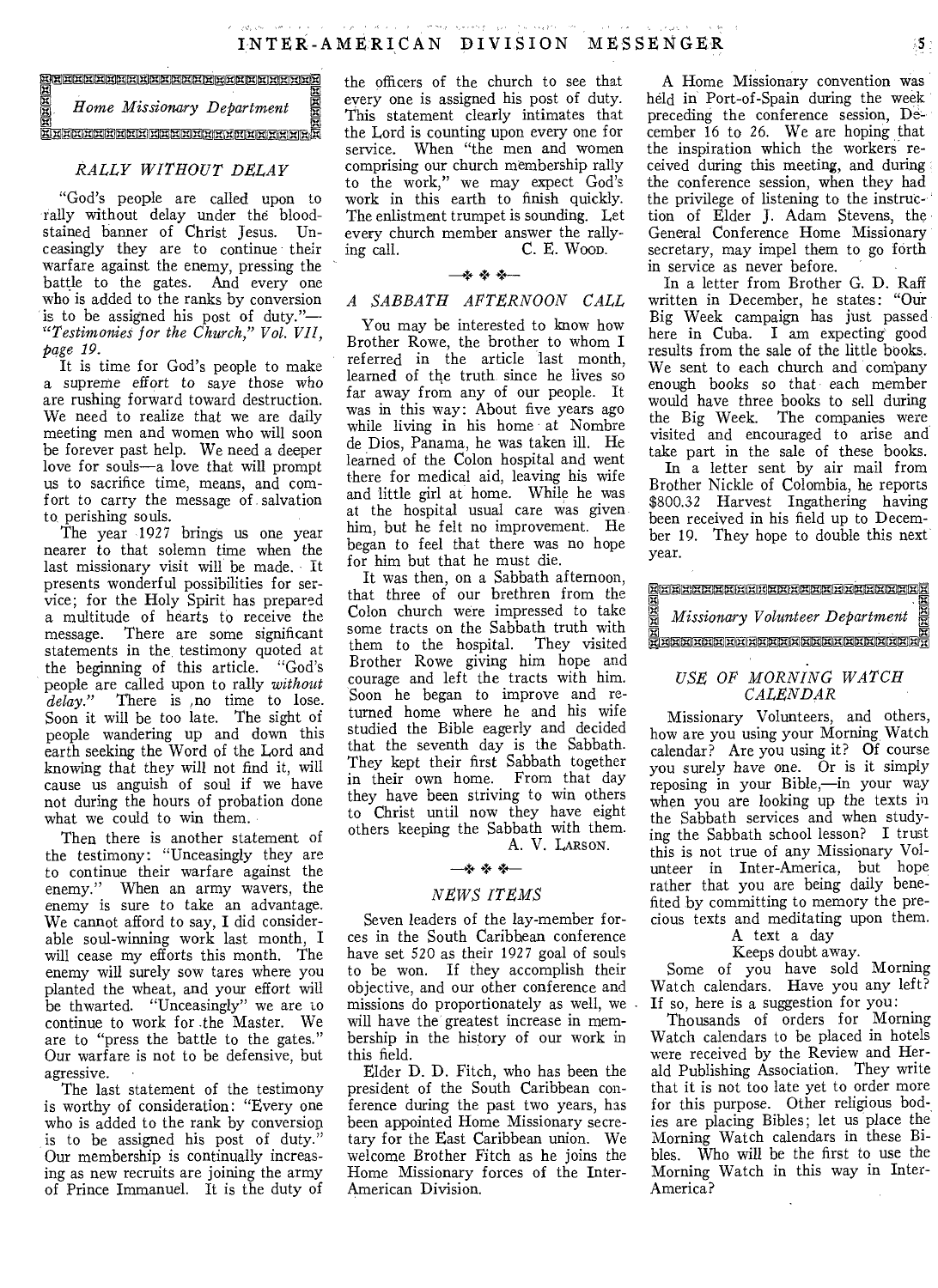EEREEREEREEREEREEREER<br>E<br>E Publishing Department<br>E Publishing Department *Publishing Department*   $\mathbb E$ eggeleigggalgeleicheigeleigen Eingeleig

## *OUR STUDENT COLPORTEURS*

Brother Mangold, principal of Aibonito Missionary Training School writes:

"Four of our regular students took up the canvassing work during the vacation season. The Lord blessed them beyond human expectation. They earned their scholarships in less than three months' time. Their consecrated devotion to God and His cause is seen and felt in their school activities to such an extent that the missionary spirit in the entire school has been raised to a higher level."

## *+---*

# *TWENTY YEARS ON THE SHELF*

One Tuesday evening I left Bocas del Toro on a cayuca of three by twenty feet. That seemed the quickest way to reach Rio Chiriqui since the scheduled 'motor boat which had been due for three weeks had not yet arrived.

After a tedious journey of about 110 miles in canoe and on horse-back I reached my destination. It was on Friday night and the opportunity to rest from the tiresome journey since Tues day was surely appreciated.

Sabbath morning I took my Sabbath school quarterly and Bible to study for a few brief moments before breakfast. Presently Señora Angelina in whose home I was staying, stepped up apparently to see what I was studying. I asked her if she had a Bible. "O, yes," she said, and she quickly brought it. Her father had bought it but being prevented by the priest from reading such a Book, it was laid on the bookshelf and there it remained untouched.

In 1925 when this young woman married one of the principal land owners in Rio Chiriqui, this book was presented to her by her mother. Having religous liberty in this place, she searched diligently through the Book that was said to be so dangerous, and which in all probability had been on the shelf for more than twenty years. She found in that precious volume a personal Saviour; and as a result she is now a Seventh-day Adventist.

In that community I found a great opportunity for service. I was privileged to give a few Bible readings, instructing and admonishing the people of the great crisis that is so near at hand. In a general meeting a great awakening was witnessed. All present enthusiastically pledged themselves to obey

the warning message given, to teach it to their neighbors, and to sound it over the mountains among the thousands of Indians who are dying without a knowledge of Christ.

I feel sure that at the triumph of this message, which we believe will be very soon, many will be called out of the little town of Rio Chiriqui to enter the U. B. ROBINSON.

## —+ +—

## *NOW I BELIEVE*

"I do not believe in God, nor in the ' said a man in the city of Baranquilla, Colombia, when approached by a brother, carrying our magazine *El Centinela.* At first the man showed very little interest in the contents of this magazine. However, after a little cheerful persistence he consented to have the paper delivered to his home every month. This silent messenger preached a new and strange doctrine, which led the man to read and re-read different articles of the magazine. It found him living among a people most of whom are unfriendly and even rebellious toward the messages it contained. But God, who always knows the best method of reaching the stony heart, nurtured the seeds that every month reached this man's heart. Soon a wonderful transformation took place. As the last *El Centinela* of the year was placed in his hand, this man, who-neither believed in God nor the devil, said, "I want to pay you for the new year's subscription. This monthly visitor has wrought a great change in my heart. I was an unbeliever before, but now I believe."

The brother who persuaded the man to take the magazine did not live to hear this testimony, but although he is dead, his works do follow him.

"Through our canvassers the truth will reach those who cannot be reached in any other way." The brethren in the Atlantic Colombia mission believe this statement from the servant of God. Every month they are selling fifteen hundred magazines, or about one eighth of the entire output of *El Centinela.*  Brother E. W. Thurber, takes the lead, and the rest gladly follow. This ubiquitous missionary, *El Centinela*, is making friends in the Atlantic Colombia mission.

Why not scatter more pages of truth that many more who are traveling on the uncertain road, may be led to an understanding of God's message for today.

We are told to scatter this message "like the leaves of autumn." "Thousands will be converted in a day," we have been told by the servant of God. So let us use this "latest and greatest gift by which God enables us to advance the things of the gospel."

J.A. P. GREEN.

e Kontinente Formall in den Enternehmen und der Antioche und der Antioche und der Antioche und der Antioche und I *Sabbath School Department*  oggggggLiplogggggggEigogDgggg

## *AIM FOR 1927*

Every believer ready for service: A closer walk with God; More *prayer* and *Bible study;*  More and better service.

- Stronger Sabbath schools: More Sabbath school members; More daily lesson study;
- More regular on-time attendance; Stronger church and society members: More Morning Watch observers; More members of Attainment; More faithful search for the lost.

Unconditional surrender service: In behalf of our children and youth; In behalf of our neighbors and friends; In behalf of the waiting millions beyond.

# -\*\*\*

# *INVESTMENT FUND DAY*

The morning of November 20 was bright and sunny in St. Johns, Antigua, and at the hour appointed for Sabbath school the church was well filled with smiling faces. All were eager to enter into the Investment Fund Program. The children and young people did their part well in the program sent out by the General Conference Sabbath School Department.

The last exercise before the Ingathering was "The Two Baskets." This was rendered by two of our girls who, after their recitation, walked down the aisle of the church and collected the cans in their baskets. There were many cans labelled, "Sabbath School Investment Fund. Nor was variety lacking. There were cocoa, baking powder, and talcum powder tins of different sizes. There was also a miniature cash box with key, and some Keating's insect powder tins with many others.

I think the part of the program that was enjoyed the most was the opening of the cans. We did this in the presence of all and as each can was opened the owner told what his investment was. Two had dedicated Sabbath milk from their cows. Several had given one hen each and all the eggs had been sold. A dressmaker had given a certain piece of work. Others had given garden produce. The superintendent of the Sabbath school had dedicated some vines which yielded about \$2.00 worth of fine tomatoes. After all was counted and brought in, we had \$25.13.

6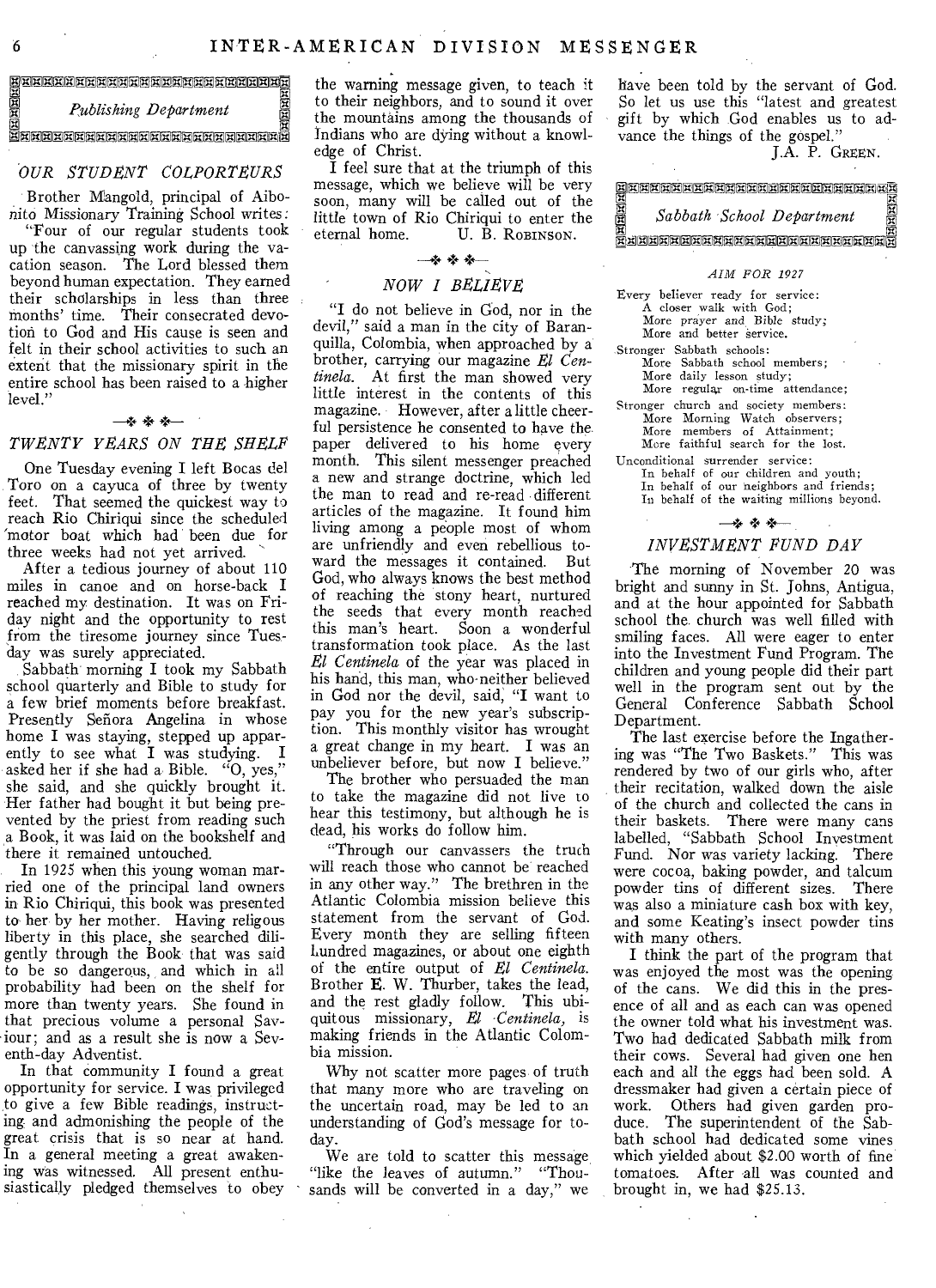At one of our country Sabbath schools which my husband attended that day, they also had a very good program. One old man who is a cripple and had little of this world's goods dedicated a kid. He had found it hard to get a customer for it, but after it was dedicated to the Lord, he sold it within a few days, and the proceeds went into the Investment Fund Can. One little boy whose blind father is in the Poor House and who is one of four supported by his mother, also gave a kid and all its offspring for the Investment Fund. A wee fellow of two years asked to be allowed to give his chicken. Surely the Lord will bless these sacrifices made for His cause. Mr. Edmed felt it was the best Sabbath school meeting he had attended.

St. Kitts got \$19.00 on that day, and little Frederiksted with a membership of twenty-five reached over \$14.00. The superintendent at this school devoted to it the profits in his business the first Monday in each month. Brother Henry, one of our colporteurs dedicated the best day's sales each month. One month his best day was seven orders for "Home Physician." He feels that his success since has been due to this gift. He had 100% delivery last month. He delivered \$60.00 worth of books in one day. Every one was waiting for the books with cash in hand.

I have not heard from all our schools yet, but some of the small ones have done quite well. They have as their record \$4.50, \$3.00, and so on. I do feel thankful for the blessing 'of the Lord that has attended this plan, and I believe it has come to stay and will in an easy way help these poor people to increase their Sabbath school offerings without any very great strain on them.  $MRS. H. J. EDMED.$ 

## —4 + +—

# " *CHAIRS OF WELLNESS"*

"It is said that Henry Ward Beecher prayed not only for those who were absent from the church services on beds of sickness, but particularly for those who were absent on 'chairs of wellness.' "

There are many persons, and we would not by any means exclude Seventh-day Adventists, who are afflicted with periodical Sabbath sickness. They are abundantly able to carry on their labours of the week up to the very beginning of the Sabbbath on Friday evening; they appear well able to begin their labours early on Sunday morning, and oftentimes at the sunset hour Saturday evening; but, for some unaccountable reason, they are quite incapacitated during the hours of the holy Sabbath. They are unable to attend the Sabbath school, or the church service, or if they do manage to reach the service, they make the occasion one for physical sleeping and rest. This class particularly needs the prayers of God's people, even above those who are kept away from the Lord's house by actual physical disability. While the Sabbath of the Lord was given man as a day of physical rest, it was likewise given as a day for spiritual refreshing; and if he enjoys the one without improving the other, he misses the great purpose of God in the establishment of this institution. To the "shut-ins" and to those who, in consequence of physical disability are kept from meeting with those of like precious faith, our hearts go out in fullest sympathy. But as well, let us remember the more needy class who remain at home on "chairs of wellness." Please read Mal. 3: 16, 17; Heb. 10: *25. —Alfred E. Bacon in Australasian, Record.* 

## — \* \* \* -

# *THE MESSAGE MESSAGE IN HUNGARY*

Although there has' been quite a lot of opposition especially against our book evangelists, as our colporteurs in Europe choose to be called, and our chapel in Miscolcz has been closed by the police since March, the brethren hope that this situation will soon be changed. Some of our lady colporteurs have suffered a great deal of persecution in their field at the hands of the local police. They had to report every day, and finally they were put in jail to get them ready for a hearing. But while they were detained they gave Bible readings to all the policemen and quite an interest arose, so that they were able to sell a number of books to them. After that the policemen treated our sisters very politely.

The next morning they were brought before the judge for the hearing. Eventually they were asked, "What do you tell the people when you come to them?" Whereupon, Sister E. replied, "Let me show you, just let me show you." With these words she took her prospectus and gave him a regular canvass, according to instructions received in our colporteurs' meetings. The judge listened very attentively, and when the sister had finished, he said, "Why, this is not the work of a pedlar, this is missionary work of the highest order." So the judge confirmed the fact that the Lord had already communicated to us by His servant, Sister White. The police record of that hearing was nothing short of a missionary letter. Our sisters were dismissed without any fine and were allowed to work quietly in the days that followed.

Some people have a real desire to get our books. A brother was canvassing in' a certain town, and offered some of our magazines to a lady, who then inquired if he had any other books. At the same time she began to look through the colporteur's bag herself. She found the book, "The Mystery Disclosed," and after looking over it she said in a disappointed tone, "That is<br>not what I wanted." "What," said not what I wanted." our colporteur, "how does the book<br>look that you are after?" She anlook that you are after?" swered, "It has a cross on the cover, and the title is something like 'The Steps to Jesus." Then our book evangelist showed her "Steps to Christ." Full of joy, the lady exclaimed, "That is the one 'I have been looking for. I have been constantly praying to God that He would send it to me."

Experiences like these enccourage our brethren in Hungary to hold out even<br>amid difficulites. E. Korz. amid difficulites.

# —+ + +—

Be a banner school during 192'7! Make your offerings, daily study, and regular attendance as nearly 100% as possible. Then watch for further announcements from your Conference Sabbath School Secretary of just how your school can obtain the pennant to be awarded to the school that reaches the standard!

## *—+ + +— WARNING OR WINNING!*

"Let us stop talking about warning, and talk more about winning" said the pastor as he spoke to the litle flock gatherel at the mid week prayer meeting. For fifty years we have been talking about "giving the warning" and it surely is time we change our view point, and get the vision of WINNING.

It is a noticeable fact that the missionaries coming in from heathen fields do not talk much about "warning" but they do tell us a good deal about "winning" souls to the Master. Corning down to the last days of probation this gospel message is to go to all nations, kindred, tongues and peoples, and it is to be a WIN-NING message for Christ is soon coming for His people.

"He that WINNTH souls is wise" the Word tells us. Is it because we do not have. that "Wisdom" that we feel more free to *warn* than to win? If so, would it not be well to see where the real trouble lies and find a remedy? The gospel seed has been sown, and now the harvest time is here. Where are the laborers who really can bring in the fruits and gather in the sheaves? Let us catch the vision of WIN-NING and prepare for it. Perhaps the Fire-side Correspondence School can help you. Let us hear from those who want to study how to WIN souls for the Master.

LIZZIE M. GREGO. *Registrar.* 

*Fireside Correspondence School, Takoma Park, Washington, D. C.*